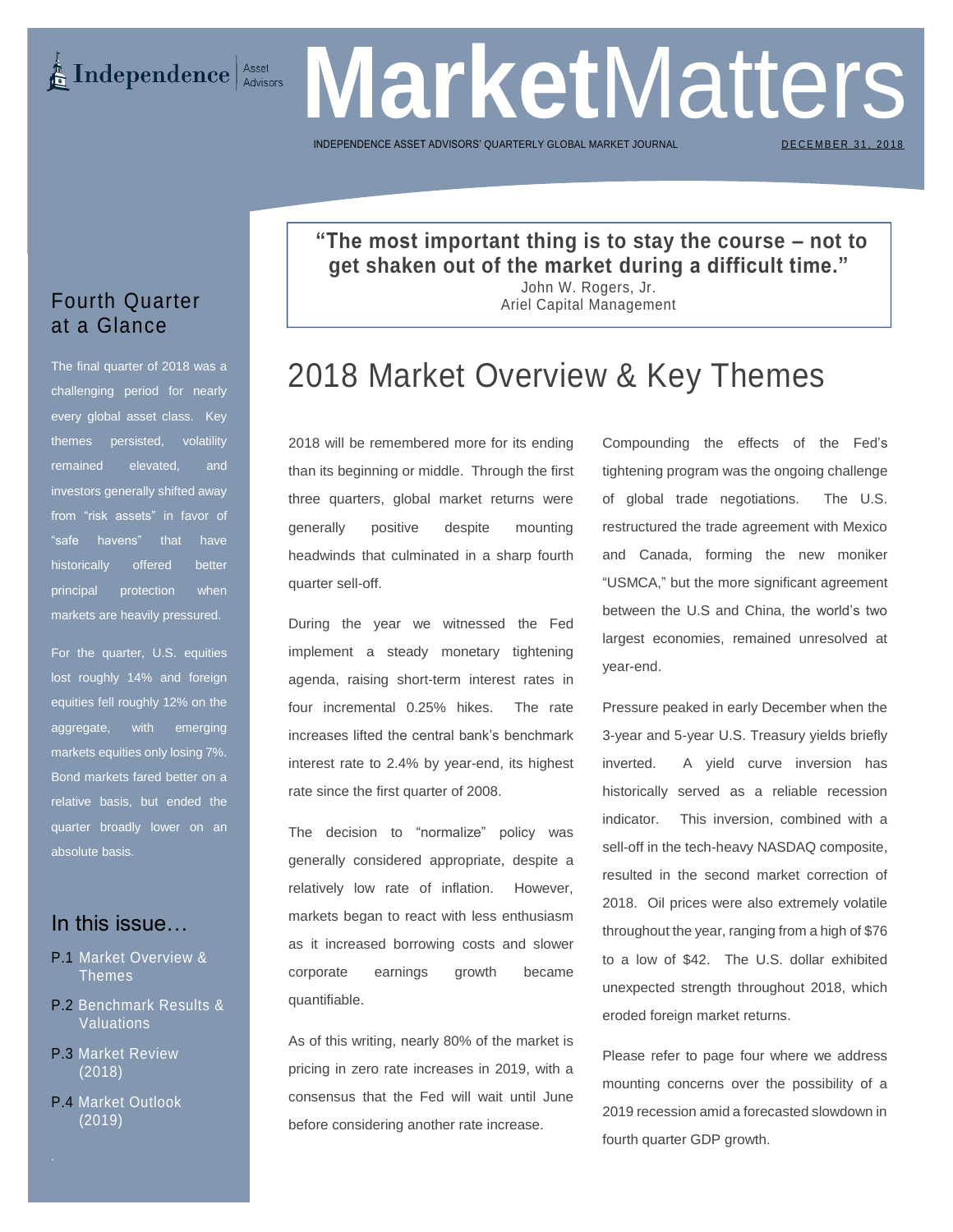### **2018 Global Benchmark Results**



U.S. fixed income outperformed U.S. and foreign equities in 2018 with meaningfully lower relative risk following the fourth quarter equity selloff. Investment grade fixed income returns were muted throughout the year, with yields barely high enough to offset the negative price returns associated with the incremental rise in short-term interest rates, but absolute returns were still positive.

High yield bond returns were slightly negative relative to investment grade bonds due to their higher correlation to U.S. equities, while floating rate loans performed exceptionally well throughout the year until December, when the asset class experienced a reset.

The tables to the right show global equity valuations and characteristics (top) and fixed income prices relative to \$100 par (bottom) at December 31, 2018.

We do not see sufficient evidence to support a recession in 2019, making the fourth quarter repricing an attractive opportunity to rebalance to long-term targets.

| P/E  | <b>High</b> | Low  | Average                                 |
|------|-------------|------|-----------------------------------------|
| 14.4 | 18.3        | 10.3 | 14.6                                    |
| 17.6 | 21.4        | 11.7 | 16.5                                    |
| 12.4 | 16.6        | 9.3  | 13.5                                    |
| 10.0 | 14.0        | 9.0  | 11.5                                    |
| 15.7 | 20.5        | 6.7  | 16.6                                    |
| 13.5 | 17.1        | 10.1 | 14.2                                    |
| 11.9 | 15.8        | 9.4  | 13.2                                    |
| 10.5 | 13.6        | 8.6  | 11.0                                    |
|      |             |      | P/E represents "Current Next 12-Months" |

 $MLPs = EV/EBITDA & REITS = P/FFO$ 

| <b>Fixed Income Index*</b> | <b>Price</b> | <b>Yield to Worst</b> | <b>Duration</b> |
|----------------------------|--------------|-----------------------|-----------------|
| U.S. IG Corporates         | \$99         | 4.2%                  | 7.1             |
| U.S. IG Municipals         | \$107        | 2.7%                  | 6.2             |
| U.S. High Yield            | \$92         | $8.0\%$               | 4.2             |
| <b>Bank Loans</b>          | \$93         | 7.2%                  | N/A             |
| Global ex-U.S.             | \$109        | 0.9%                  | 7.9             |

## Understanding Standard Deviation

Standard deviation is a measure of volatility. A higher standard deviation represents a greater dispersion of returns around mean returns, which indicates higher risk. The more a portfolio's returns vary from the average, the higher the standard deviation.

In the chart at the top of this page, we provide a comparison of the return and risk (standard deviation) for ten broad global equity and fixed income benchmarks. The upper left quadrant represents the best ratio of return and the dispersion of actual return over the 1-year time period. The bottom right quadrant represents the worst ratio of return and volatility over the same period.

Source: eVestment Analytics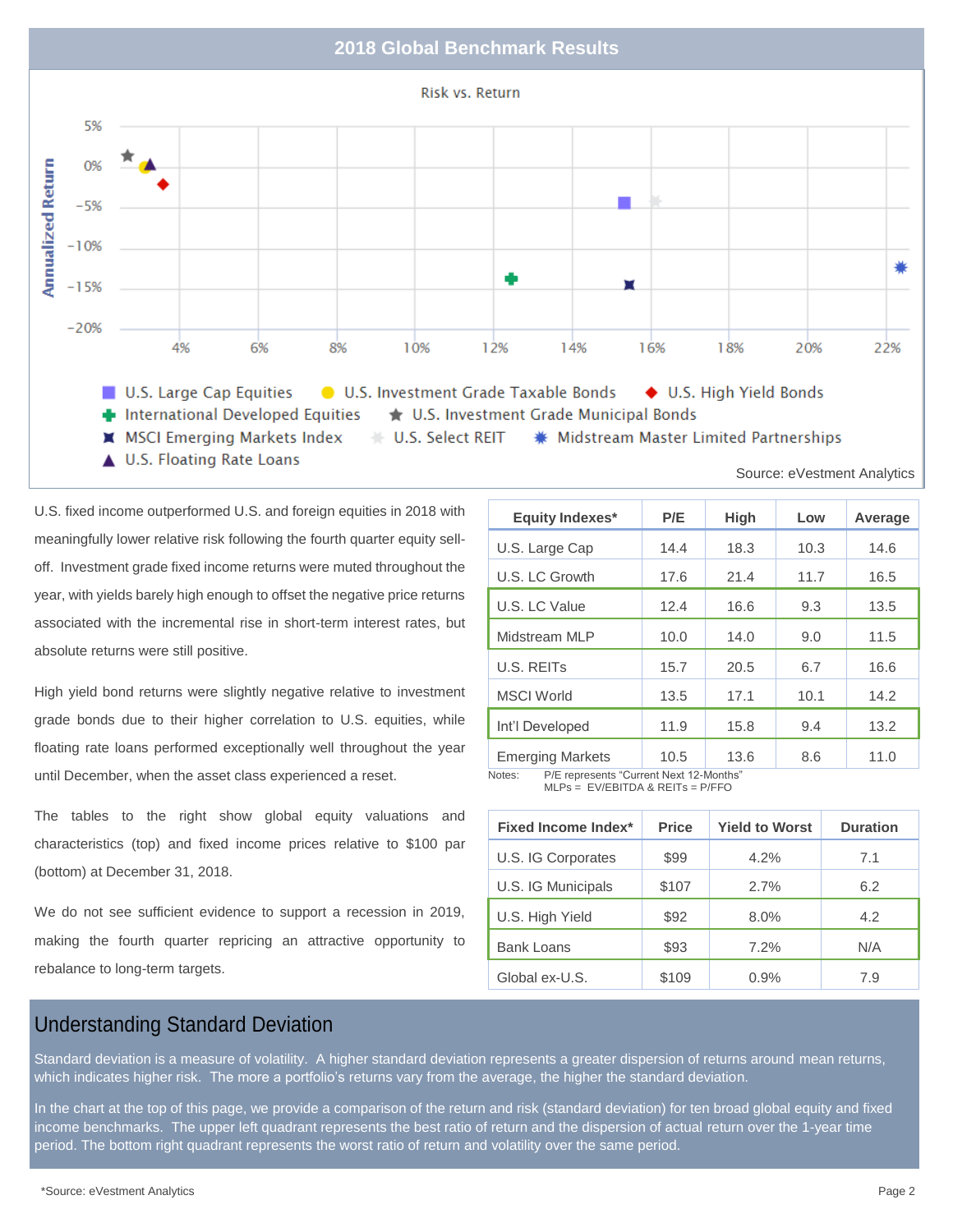# 2018 Global Asset Class Review

Global Asset Class Yields at December 31, 2018\*



#### **U.S. Equities**

Domestic equities fared better than foreign equities in 2018, but still ended the year down 4.4%. The fourth quarter was particularly challenging for stocks, and a positive 10.6% return through September was eliminated by a negative 13.5% return in the fourth quarter. The sell-off in December was significant, but not entirely unexpected, and is being looked at as a healthy price reset. The forward P/E ratio for stocks at year-end was a more attractive 14.4x and the dividend yield was 2.3%.

#### **Midstream MLPs**

Energy infrastructure investments were pressured throughout the year by domestic regulation, tax hurdles and volatile oil prices. The Alerian MLP Index fell 12.4% for the year, but remains attractively priced with good upside potential. The underlying companies are stronger now than ever before, with lower debt and better coverage ratios. MLPs offer a compelling 8.9% dividend yield for long-term investors.

#### **U.S. REITs**

The Dow Jones U.S. Select REIT Index, which tracks the performance of publically traded REIT securities, provides a proxy for direct real estate investment. This Index fared relatively well in 2018, falling 4.2% after losing less than half the return of U.S. stocks in the fourth quarter. REIT equities are now somewhat expensive relative to U.S. stocks, but offer a higher rate of income at 3.8%.

#### **International Developed Equities**

International developed equities diverged from emerging markets equities in April, performing slightly better since then, but still ending the year unfavorable relative to U.S. equities. International developed equities were fairly resilient in the face of monetary policy and geopolitical uncertainties over the past 12-months, but the combination of an unresolved BREXIT deal, U.S. tariffs, strong U.S. dollar, and less favorable fundamentals resulted in a negative 13.8% return for the year.

#### **Emerging Markets Equities**

Emerging markets equities struggled against the same headwinds as international developed equities in 2018, but were more susceptible to the strong U.S. dollar. In local currency terms, the MSCI EM Index fell 7.9%. The U.S. currency effect detracted another 6.8% from the total return for U.S. investors, resulting in a negative 14.6% return for the year.

#### **Preferred Securities**

These assets tend to produce higher yield than other asset classes, making them a good source of current income. They have also demonstrated low correlations to traditional asset classes like common stocks and bonds. However, preferreds have also demonstrated tremendous volatility, as demonstrated in 2008. In 2018, the S&P U.S. Preferred Stock Index declined 4.3%.

#### **U.S. Investment Grade Bonds**

The Barclays U.S. Aggregate Bond Index was neutral in 2018, having

fallen as much as 1.2% in January and gained as much as 1.8% in December. These bond are better priced now relative to a year ago and higher yielding.

#### **U.S. Municipal Bonds**

U.S. tax-exempt bonds experienced a similar pattern of monthly returns compared to their taxable peers, but ended the year 1.3% higher. Municipals are slightly expensive, but default rates are low, issuance and demand are balanced, and the taxable equivalent yield favors these issues.

#### **U.S. High Yield Bonds**

High yield bond spreads tightened in 2018 as a result of incredibly strong retail demand. The asset class experienced a repricing similar to U.S. equities in December, and are now more attractive. Note the default rate remains well below historical averages.

#### **U.S. Leveraged Loans**

Bank loans performed well in 2018, leading most global asset classes through September. However, strong retail outflows resulted in a risk repricing and the asset class lost 3.5% in the fourth quarter. Bank loans are still attractive, but should be viewed as a floating rate non-investment grade sector with the downside risk of high yield bonds.

#### **Credit Limited Partnerships**

This asset class, which can be described as a higher yielding alternative to investment grade credit, gained 6.0% in 2018 with less than a 2% standard deviation.